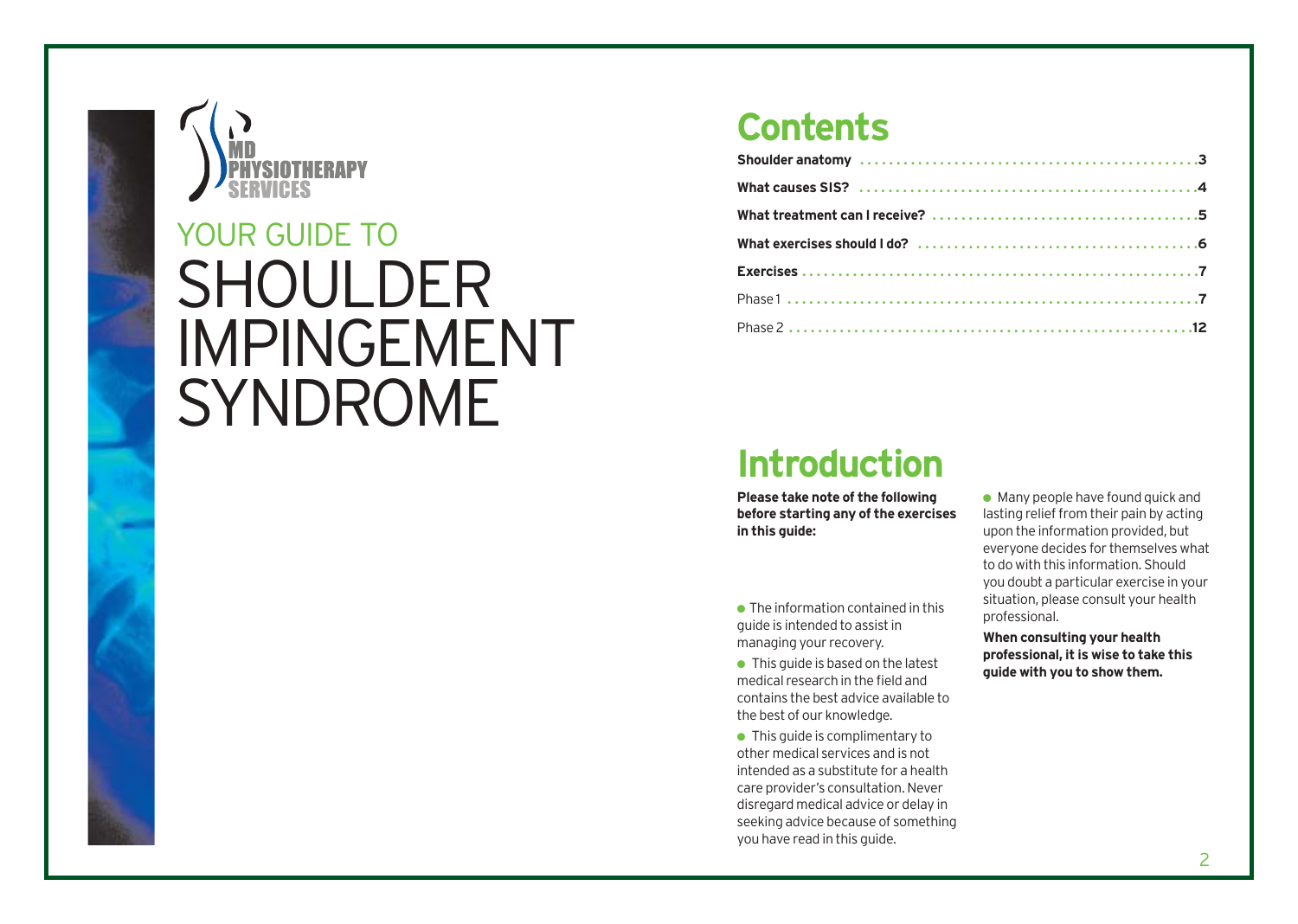# **Shoulder Anatomy**

The shoulder girdle is made up of three bones, the humerus (upper arm bone), scapula (shoulder blade) and the clavicle (collar bone). Due to its make up, the shoulder joint has a great range of movement, but not much stability. It is therefore very reliant on the muscles around the joint to provide stability with movement, and as long as all the parts are in good working order, the shoulder can move freely and painlessly.

The rotator cuff is a group of muscles that connects the humerus to the scapula namely; supraspinatus, infraspinatus, teres minor and subscapularus. The main function of the rotator cuff is to keep the humerus tightly in its socket on the scapula (the glenoid fossa) throughout movement allowing it to move effectively, as well as provide rotational movements for the shoulder.

The upper part of the scapula, known as the acromion, forms a roof over the top of the shoulder joint. The space between the under surface of the acromion and the upper surface of the humerus is normally narrow because of all the structures that run through here. This space is maximally narrowed when the arm is moved out to the side (abducted). Therefore any condition that further decreases this space can cause an impingement to occur.



Anterior superficial view of the rotator cuff

## **What causes shoulder impingement syndrome?**

Pain from impingement is common and the pain may either be close to the joint or may radiate down the arm. It is often caused by a compression of soft tissue structures under the acromion which as a result may become inflamed, resulting in impingement. As the arm is moved into certain positions, or load is taken through the arm, the structures become more compressed and the pain increases, often feeling quite sharp. The reduction in the space between the head of the arm bone and acromion (roof of shoulder joint) can be due to a number of factors namely; muscle imbalances, bony spurs, changes in the shape of the acromion or inflammation of the bursa.

Certain muscles around your shoulder may be used too much and others not enough, causing an alteration in the way your joint moves. This is what is known as a muscle imbalance. Even seemingly minor changes in the coordination between these muscles can have serious affects on the soft tissue within your shoulder. To recover from this problem you will have to relearn how your shoulder and shoulder blade should move to re-establish coordination between these muscles.

Pain from impingement may start following some type of injury but often begins slowly as a result of the way in which you move and the way in which you hold your upper body and arm. Continuous working with the arms raised overhead, repeated throwing activities, or repeated actions of the shoulder can all cause impingement in the shoulder. Your whole posture can affect your shoulder and treatment will therefore need to address not just the local shoulder area but also your neck, upper back and sometimes even your lower back and legs.

### **Impingement syndrome can be classified into three stages:**

**Stage I:** This stage involves swelling and/or bleeding due to an injury. This stage generally occurs in patients less than 25 years of age and is frequently associated with an overuse injury.

**Stage II:** This stage is more advanced and generally tends to occur in patients 25 to 40 years of age. The changes that are now present involve hardening (fibrosis) and thickening of the tendons.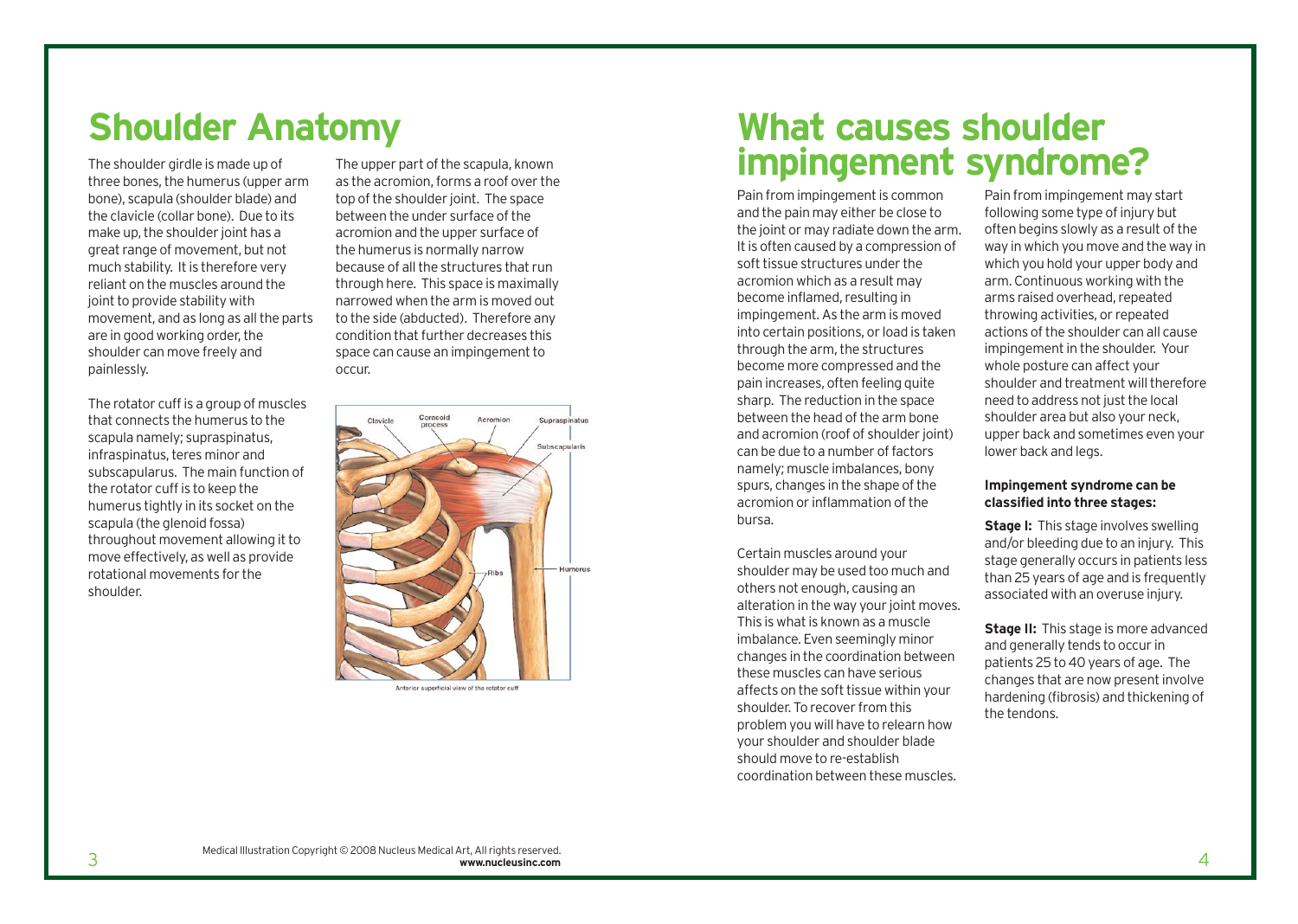### **Stage III:** This generally occurs in patients over 50 years of age and frequently involves a tendon rupture or tear. This stage is largely a process of degeneration of the tendons with the processes of fibrosis (hardening) and tendonosis (micro tears, thickening and weakening the tendon) that have been present for many years.

### **Symptoms**

Pain, weakness and loss of function are the most common symptoms reported. Pain is exacerbated by overhead or above the shoulder activities. Night pain is another frequent complaint, often disturbing sleep, particularly when the patient lies on the affected shoulder.

# **What treatment can I receive?**

#### **Your treatment aims to:**

 $\bullet$  Reduce the pain and inflammation in the joint.

 $\bullet$  Improve the way the muscles around your shoulder work to control it

 $\bullet$  Improve the coordination between your body and your shoulder

### **So that you:**

 $\bullet$  Can return to activity quickly, and

● Are less likely to hurt your shoulder again

#### **Your treatment may include:**

#### **NON SURGICAL TREATMENT**

● **Pain relief**: Electrotherapy or acupuncture may be used or you may be asked to use ice or heat at home. Ice should be used for 15-20 minutes at a time and can be applied regularly throughout the day. Heat can also be used for 15-20 minutes. With both heat and ice, one needs to be aware of the risk of a burn and therefore take the necessary precautions to prevent this.

**• Tape:** Specific tape may be applied to improve the posture of your shoulder and to encourage a more ideal movement pattern and posture. It should also help to ease your pain.

**• Treatment of the spine: Your neck** and / or back may need to be mobilised to loosen it or relieve pain.

● **Treatment of the soft tissues**: Soft tissue therapy may be needed to stretch tightness or relieve the pain coming from some of the muscles.

● **Exercises**: You will be given exercises such as those shown in this leaflet, to either loosen tight structures or improve the function of certain muscles. These may involve muscles of the shoulder and shoulder blade, trunk or pelvis, as they all play a role.

● **Corticosteroid injections**: Your doctor or therapist may recommend up to three corticosteroid injections to reduce the inflammation if other treatments have failed. ∑ Further investigation: Sometimes your therapist may suggest a second opinion or further investigation in the form of an x-ray or scan.

### **SURGICAL TREATMENT**

If you are still having problems after trying non surgical treatments, your doctor may recommend surgery. There are a number of different procedures, with the type of procedure used being very dependant on the cause of your impingement.

# **What exercises should I do?**

Before starting an exercise programme it is important that you have had an assessment of your shoulder and obtained a true diagnosis from your Doctor or allied health professional. It is also important that you are aware that this is a general exercise programme for impingement syndrome, which can be

adjusted depending on advice that you have been given by your health professional on assessment. When exercising you should always work in a pain free range of movement and do not progress to phase 2 before being able to complete the exercises in phase one with minimal discomfort.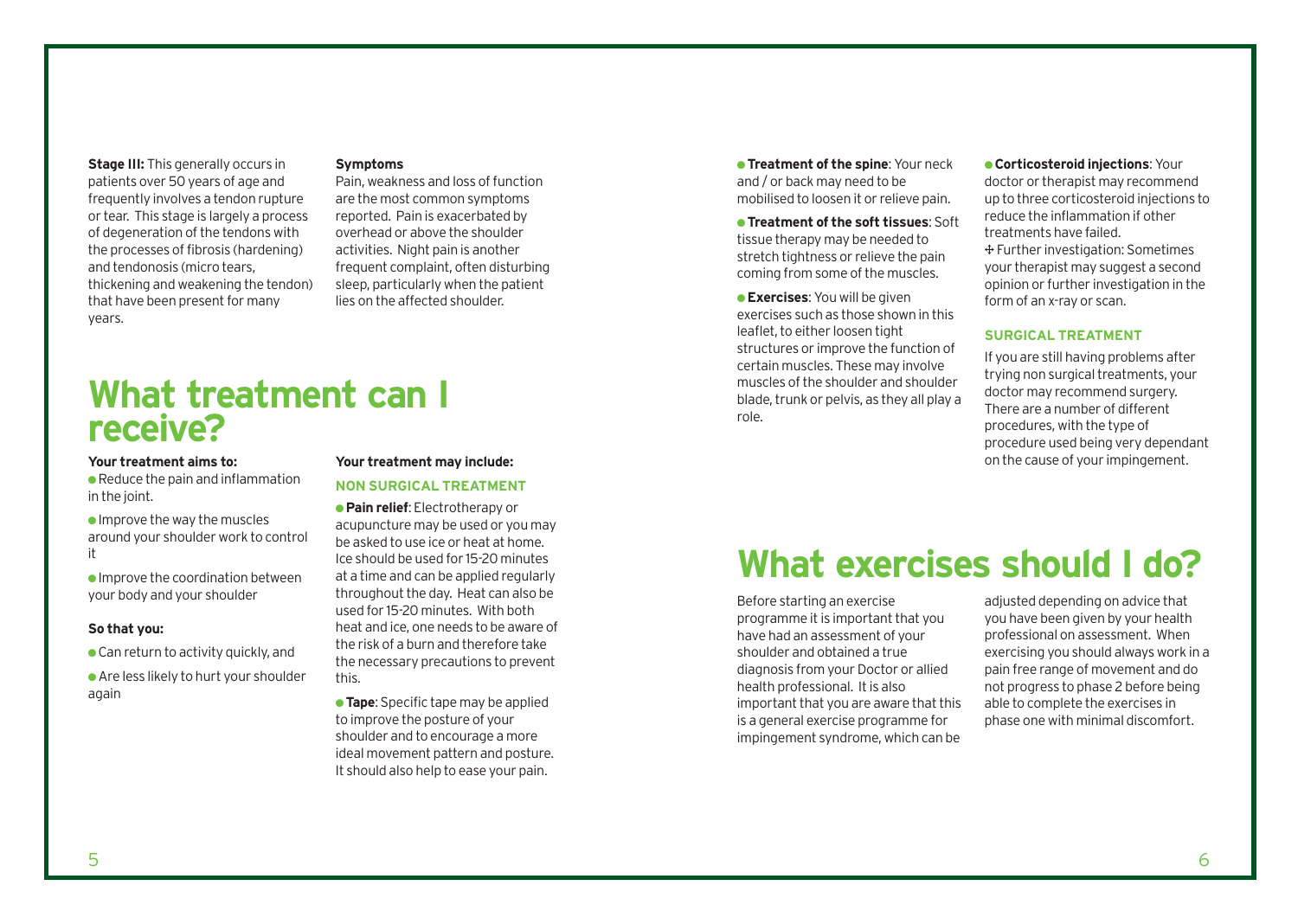# **Exercises**

● Keep all exercises in your pain free limits. Trying to work in painful ranges will only prolong your recovery.

 $\bullet$  If you experience pain during any of the exercises, decrease the intensity of the exercises by:

- decreasing the number of sets ● decreasing the number of
- repetitions ● decreasing the range of
- movement
- decreasing the resistance

# **Exercises** phase 1

## **STRETCHES**

● Perform each exercise **2-3 times** , holding the stretch for **30 seconds**.



 $\bullet$  There should not be any pain when performing a stretch it should be a comfortable pull

● Do all exercises slowly and breathe

● Progress gradually according to your own level of comfort.

● Following exercise, stiffness or fatigue may result but should not last longer than 24 hrs. The symptoms of your injury should not be aggravated.

normally.

### **POSTERIOR CUFF**

Take one arm across your chest, taking care to keep your shoulders le vel. Use the other hand to pull your arm acr o ss your body. You may find this too painful to do initially. Be guided by your pain and if it mak es it worse then **don't do it!**

**ANTERIOR CUFF**

Grasp your hands together behind your back, keeping your arms straight as you raise them. Be careful not to drop your head forward.





### **UNDER CUFF**

Take one arm up and behind your head, so that your hand is against your upper back. Gently push down on the raised elbow with your other hand. You may find this too painful to do initially. Be guided by your pain and if it makes it worse then **don't do it!**

### **LEVATOR SCAPULAE**

Sitting on the end of a bed or on a chair, place your left hand behind your back, fingers facing inwards and the palm of your hand flat on the surface. Now stretch your neck to the opposite side, i.e. turn your right ear towards your right shoulder.



### **DOOR STRETCH**

Stand in a walking position, side on to a doorway or corner. Bend your elbow and support the for earm against the doorframe. Gently rotate your upper trunk away from the arm until the stretching can be felt in the chest muscles. You may find this too painful to do initially. Be guided by your pain and if it makes it worse then **don 't do it!**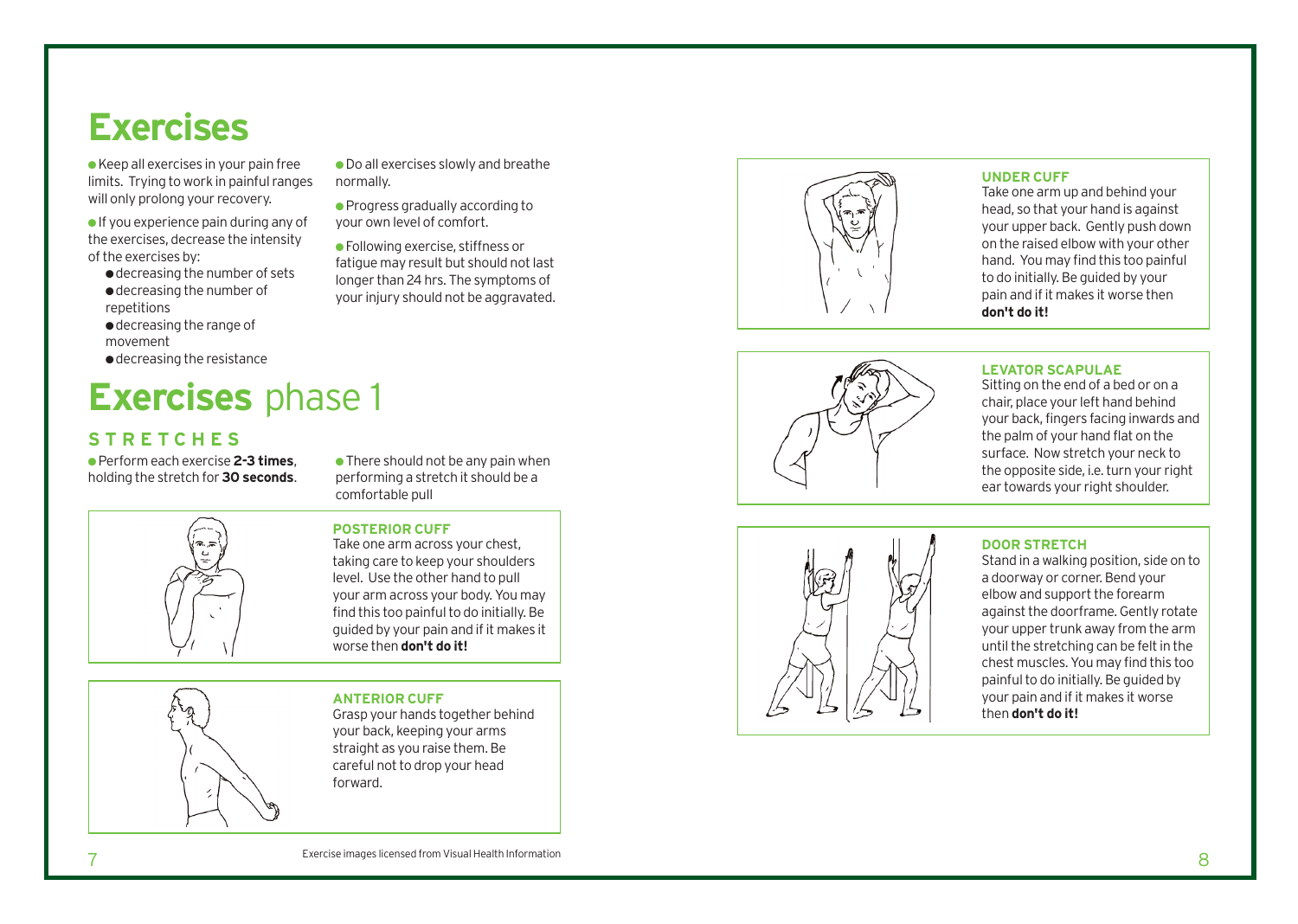

**MEDIAL/LATERAL ROTATION** 

Holding a towel, take one hand over your head and one hand behind your back, firstly pull down with the bottom hand and hold, and then pull up with the top hand and hold. Now change hands and repeat. You may find this too painful to do initially. Be guided by your pain and if it makes it worse then **don't do it!**

### **MOBILITY**

● Perform each exercise **10 times** aim to repeat this **4-5 times a day**.

 $\bullet$  These exercises should not make your pain worse. They should be undertaken within a pain-free range.

### **FORWARDS/BACKWARDS PENDULUM**

Gently move arm forwards and backwards by rocking body weight forwards and backwards. Let arm swing freely.



### **CLOCKWISE / ANTI-CLOCKWISE PENDULUM**

Let arm move in a circle clockwise, then anti-clockwise by rocking body weight in a circular pattern.



#### **SAWS**

Supporting body weight with hand on table, reach out in front of you. Pull arm back pinching shoulder blades together.



### **SIDE TO SIDE PENDULUM**

Supporting body weight with the other hand, gently move arm from side to side across your body, by rocking body weight from side to side. Let arm swing freely

### **STRENGTHENING**

● You should be aiming to hold these contractions for **10 seconds**. If you can only manage 5 seconds to begin with that's fine, aim to build it up to 10 slowly.

● Repeat each exercise **10 times on each side**, again aiming to do this **4-5 times a day**.

### **STATIC FLEXION**

Place a pillow between your hand and the wall. Have your elbow bent to 90° and in at your side. Using a wall to provide resistance, press fist into wall as shown, using light / moderate resistance.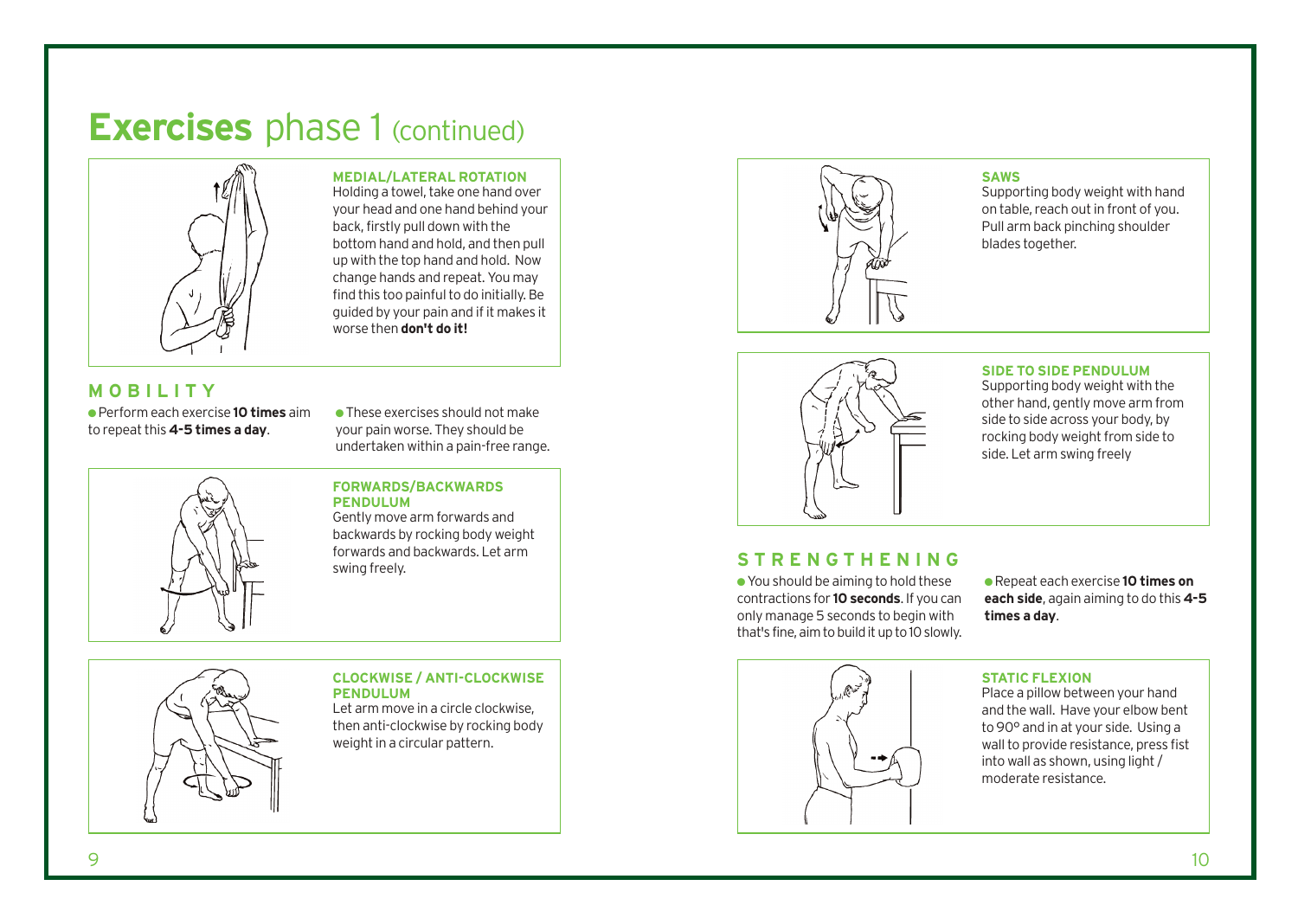

### **STATIC EXTENSION**

Place a pillow between your elbow and the wall. Have your elbow bent to 90° and arm in at your side. Make sure that your shoulders are in a neutral position. Press back of arm into wall using light / moderate resistance.

### **STATIC INTERNAL ROTATION**

Stand with your arm close to your side, with a pillow placed between your side and your elbow, and your elbow at a right angle. Push the palm of your hand against the other hand inwards.

### **STATIC EXTERNAL ROTATION** Stand with your arm close to your side, with a towel placed between your side and your elbow, and your elbow at a right angle. Push the back of your hand against a wall.



#### **PRONE FLIES 1**

Lying on your stomach with your arms next to your side and forehead rested on a rolled up towel. Move your shoulder blades down your back, and bring the points in towards each other with out moving your arms. Keeping your shoulder blades stable, now raise your arms slightly off the ground and hold for 10 seconds. Repeat 10 times. Now try the same exercise holding small weights in your hands

# **Exercises** phase 2

Phase 2 exercises can be started when you are able to do all the Mobility and Strengthening exercises in Phase 1 with no adverse effects.

### **MOBILITY**

 $\bullet$  Perform each exercise 10 times aim to repeat this 4-5 times a day.

Continue with the stretches in phase one, and ensure that all exercises in phase 2 are completed in a pain free range of movement.

● These exercises should not make your pain worse. They should be undertaken within a pain-free range, although you may push into your pain provided it eases when you move your arm back again.

### **FLEXION WITH STICK**

Bring stick up as far as you can, leading with the uninvolved side, until you feel a stretch. The movement should be slow, controlled and pain free.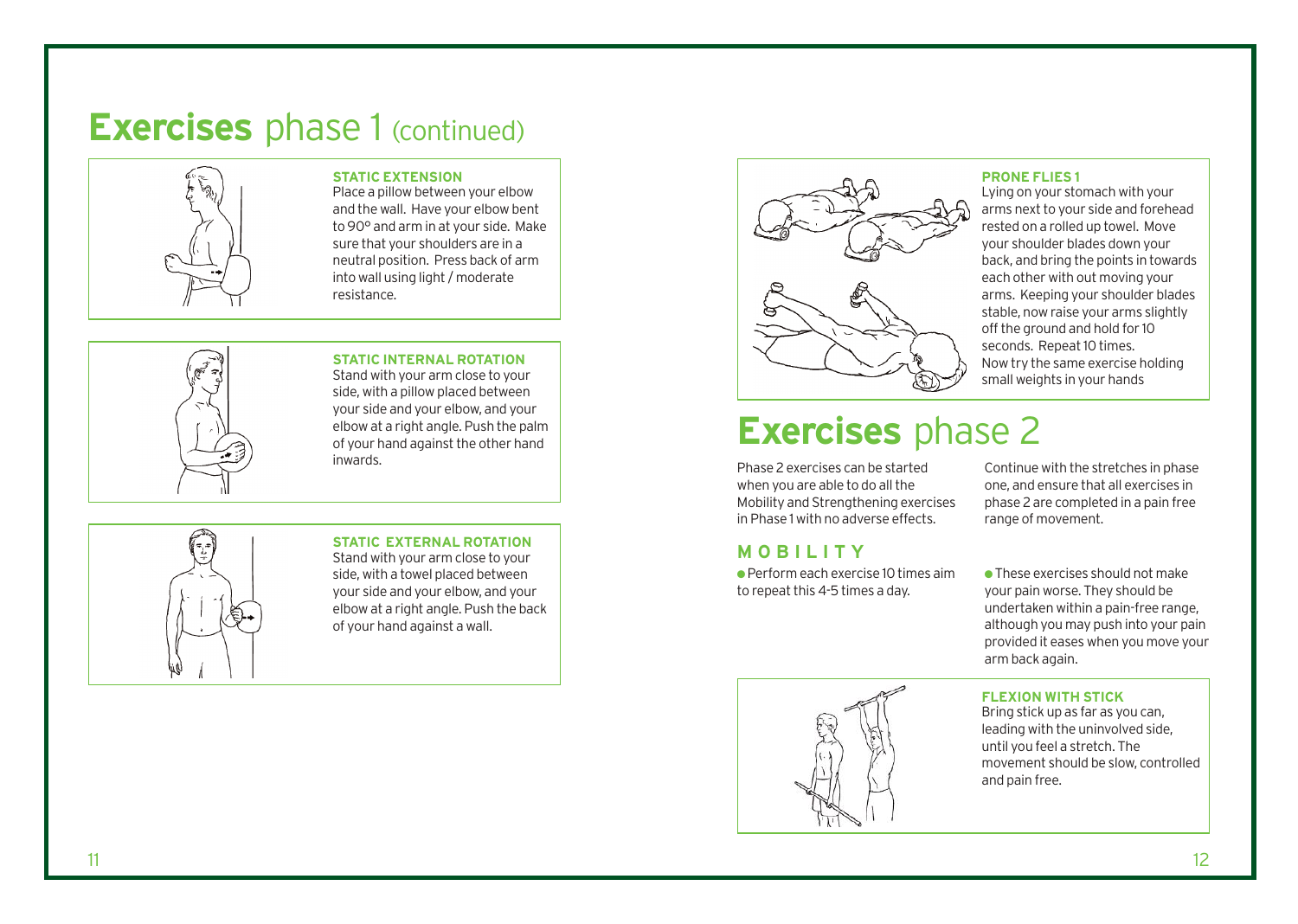

### **ABDUCTION WITH STICK**

Holding stick with involved side palm up, push stick directly out from your side with uninvolved side (palm down) until you feel a stretch. The movement should be slow, controlled and pain free.



#### **INTERNAL/EXTERNAL ROTATION WITH STICK**

Hold stick with involved side palm up, push with uninvolved side (palm down) out from body while keeping elbow at side and bent to 90°, until you feel a stretch. Then pull back across body leading with uninvolved side. Be sure to keep elbows bent.



### **INTERNAL/EXTERNAL**

**ROTATION WITH STICK AT 90°**  With your elbows in line with your shoulders and bent to 90°, move stick upward toward head, then down toward waistline.



#### **HORIZONTAL ABDUCTION/ ADDUCTION WITH STICK**

Keeping both palms down, push stick across body with uninvolved side. Then pull back across body, keeping arms parallel to floor. Do not allow your trunk to twist.



### **EXTENSION WITH STICK LYING ON STOMACH**

Lift backward from buttocks until a stretch is felt. This can be performed while lying on your front or in a standing position.



### **FORWARD STRETCHING**

Sitting upright, slide forearm forward along table as you bend from the waist until a stretch is felt.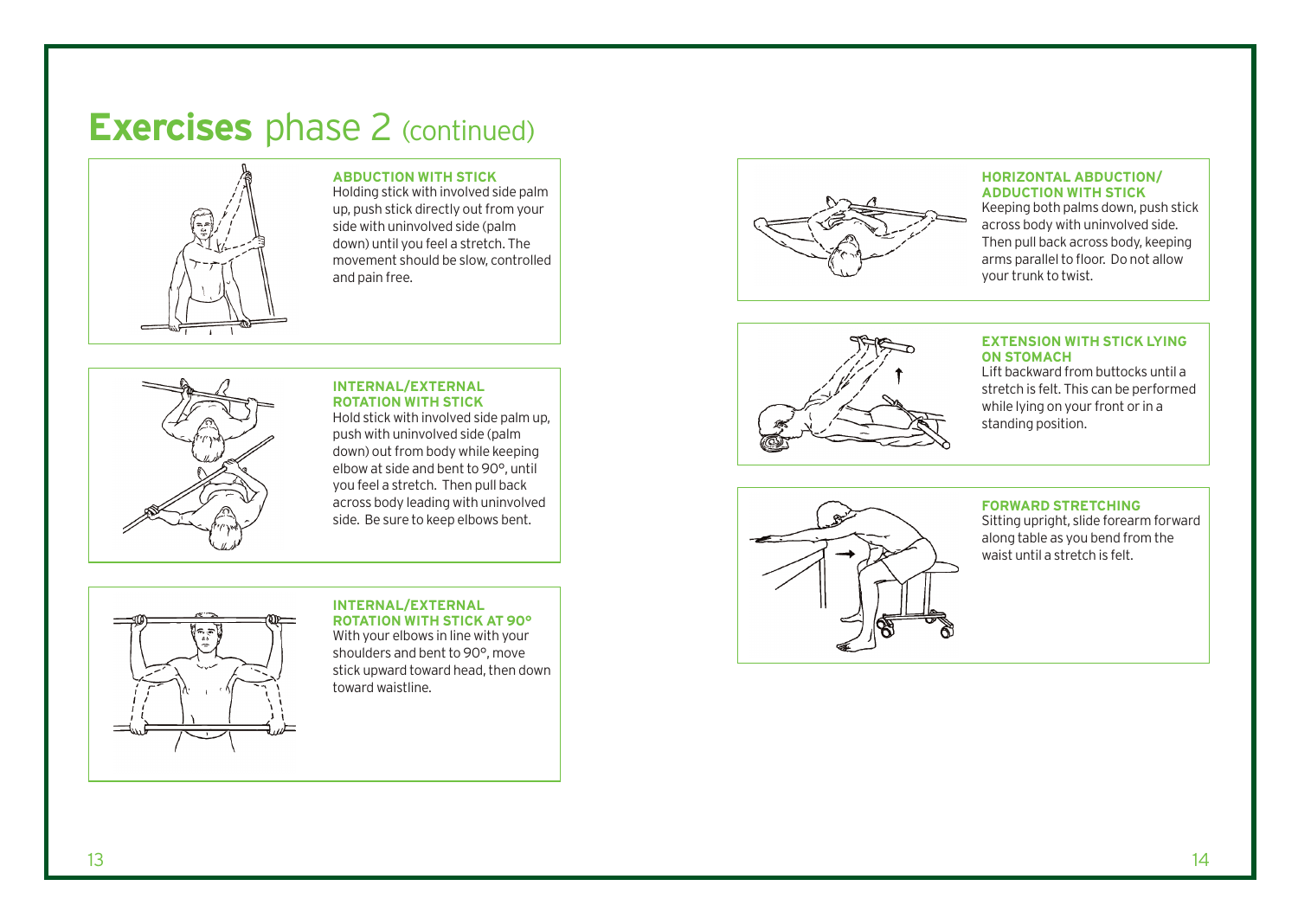## **STRENGHTENING**

● You should be aiming to perform these exercises **slowly, concentrating on controlling the movement**. Try counting to 5 as you perform the movement, it should take you this long to do one repetition of one exercise!

● Repeat each exercise **10-12 times** (unless otherwise stated in the exercise), again aiming to do this **4-5 times a day** .

● **Be aware of your posture at all times**. It is important that you maintain a neutral posture throughout the movement i.e. shoulders slightly back with shoulder blades down your spine and slightly in towards each other, neck tucked in.



### **RESISTED ABDUCTION**

Using elastic tubing / band start with arm across body and pull away from side. Move through pain free range of motion.



### **RESISTED EXERNAL ROTATION**

Using elastic tubing / band and keeping elbow in at side and bent to 90°, rotate arm outward away from body. Be sure to keep forearm parallel to floor. The movement should be slow and controlled

### **RESISTED INTERNAL ROTATION**

Using elastic tubing / band and keeping elbow in at side and bent to 90°, rotate arm inward across body. Be sure to keep forearm parallel to floor. The movement should be slow and controlled





### **RESISTED EXTENSION**

Using elastic tubing / band pull arm back. Be sure to keep elbow straight.



## **PRONE FLIES 2**

Lying on your stomach, with arms out to the side (i.e. in line you're your shoulders), take your shoulder blades down your spine, bringing the poin ts in towards each other. Now raise both arms off of floor. Keep elbo ws straight and control the shoulder blades being sure not to shrug. Hold for 10 seconds and repeat 10 times

### **RESISTED FLEXION**  Using elastic tubing / band start with

arm at side and pull arm out ward and up ward. Move shoulder through pain free range of motion.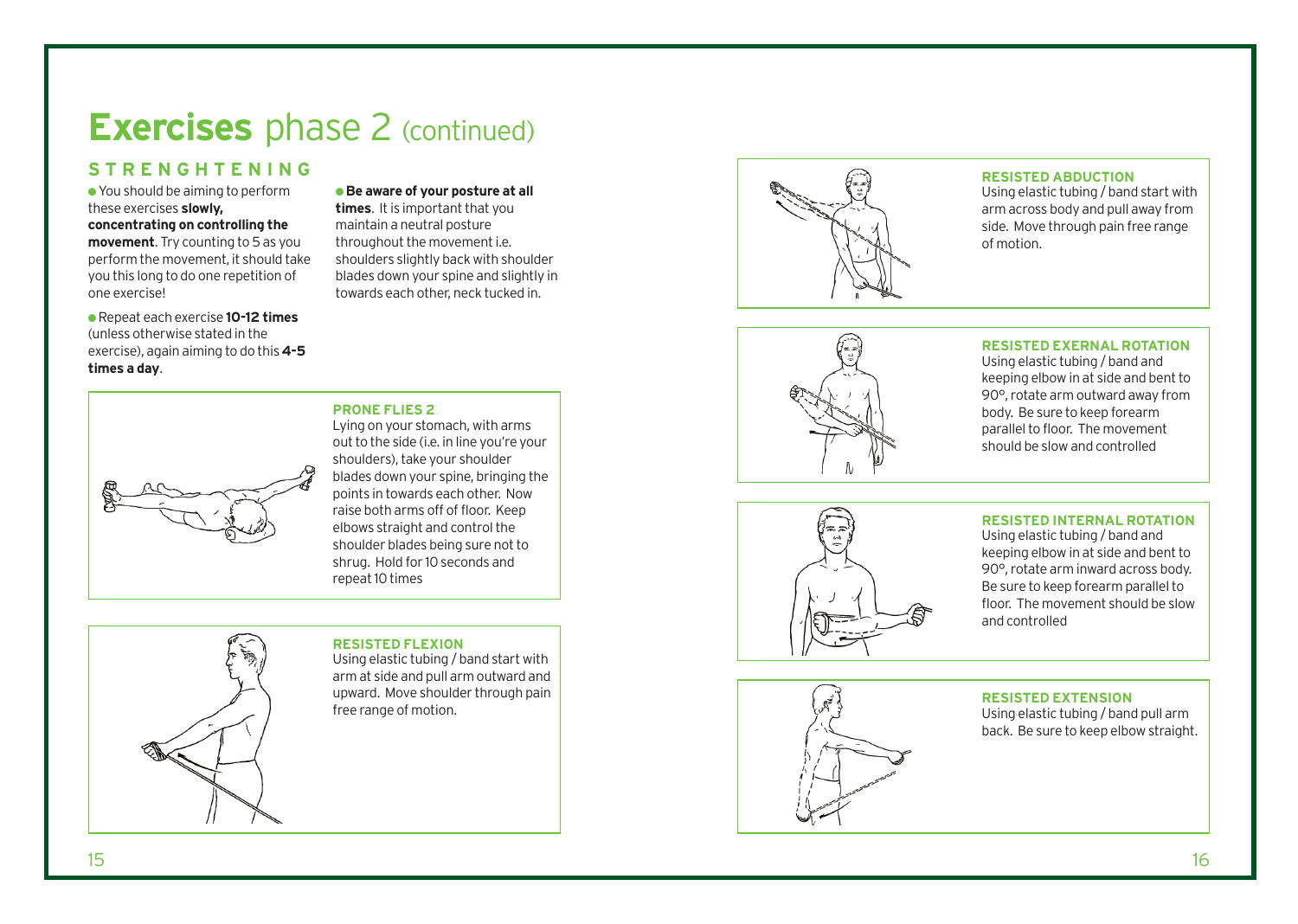

### **RESISTED ADDUCTION**

Using elastic tubing / band pull arm in toward buttock. Do not twist or rotate trunk.



#### **RESISTED EXTERNAL ROTATION AT 90°**

Sitting on a chair facing the door, with your elbow rested on a table. Your elbow should be about shoulder height and bent to 90°. Attach tubing (which you can get from your physiotherapist) to the door making sure it is secure. Pull tubing away from door, keeping elbow bent at a right angle. Make sure the movement is slow and controlled



#### **RESISTED INTERNAL ROTATION AT 90°**

Sitting on a chair facing away from the door, with your elbow rested on a table. Your elbow should be about shoulder height and bent to 90°. Attach tubing (which you can get from your physiotherapist) to the door making sure it is secure. Pull tubing away from door, keeping elbow bent at a right angle. Make sure that the movement is slow and controlled

### **FUNCTIONAL EXERCISES**

● It is important to train back to function and the following exercises will help you to do this by combining a number of movements in one.

 $\bullet$  Again it is important to work in a pain free range, and you may only be able to start these exercises after doing phase 2 exercises for a week or two.

 $\bullet$  The tennis exercises can be substituted with movements that may be involved in your own sport e.g. a golf swing, throwing movements etc



#### **DIAGONAL FLEXION 1**

Using tubing, start with arm out from side, palm down. Pull arm up, out and across body, rotating arm as you move so thumb continues to point back.



#### **DIAGONAL FLEXION 2**

Using tubing, start with palm facing behind you. Pull arm out, up and across body rotating arm as you move so palm continues to face behind you.